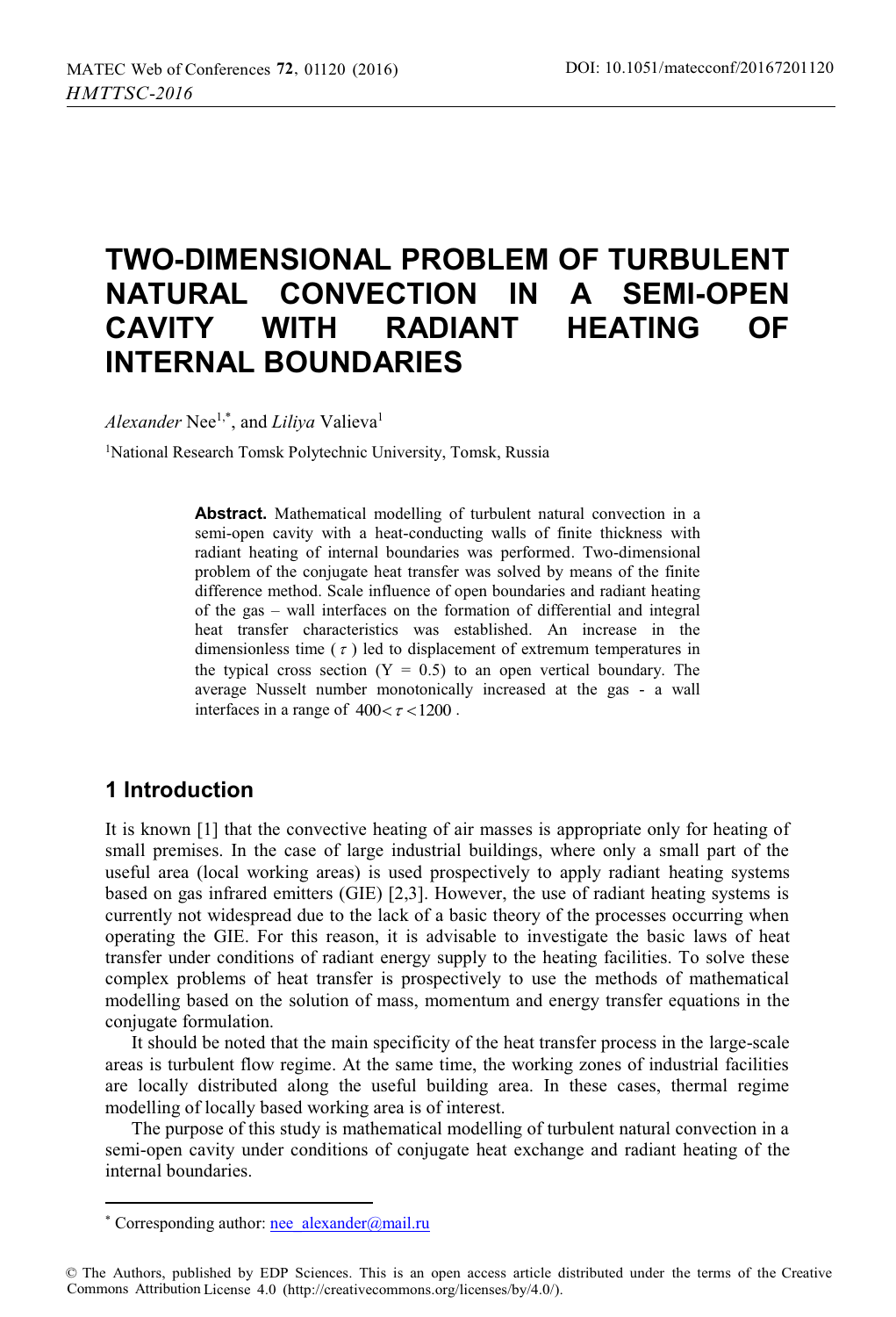## **2 Problem formulation and solution method**

Two-dimensional problem of turbulent natural convection was considered. Solution domain was presented as a cavity of rectangular cross section with an open vertical boundary. It was assumed that the radiant flux was uniform distributed along the bottom horizontal and vertical gas – wall interfaces. Turbulent flow was calculated by means of the large eddy simulation method [4]. In order to calculate the subgrid scale viscosity, I used a classical Smagorinsky model [5]. It was assumed that the thermal characteristics of the air and the walls were temperature-independent. Conditions of temperature and heat flux equalities were set at the gas - wall interfaces. Thermal insulation conditions were accepted at the external boundaries. I considered the model of a viscous gas in the Boussinesq approximation. "Mild" condition was set for the open boundary.



**Fig. 1.** Solution domain: 1 – thermally conductive wall; 2 - air; 3 - open boundary.

The turbulent natural convection and conjugate heat transfer process under study is described by unsteady two-dimensional Navier - Stokes and energy equations. These equations in vorticity - stream function - temperature dimensionless variables are as follows [4]:

$$
\frac{\partial \Omega}{\partial \tau} + U \frac{\partial \Omega}{\partial X} + V \frac{\partial \Omega}{\partial Y} = \frac{\partial^2}{\partial X^2} \left[ \left( \sqrt{\frac{\text{Pr}}{Ra}} + \nu_t \right) \Omega \right] + \frac{\partial^2}{\partial Y^2} \left[ \left( \sqrt{\frac{\text{Pr}}{Ra}} + \nu_t \right) \Omega \right] + \frac{\partial \Theta_1}{\partial X}, \tag{1}
$$

$$
\frac{\partial^2 \Psi}{\partial X^2} + \frac{\partial^2 \Psi}{\partial Y^2} = -\Omega,
$$
\n(2)

$$
\frac{\partial \Theta_{1}}{\partial \tau} + U \frac{\partial \Theta_{1}}{\partial X} + V \frac{\partial \Theta_{1}}{\partial Y} = \frac{\partial^{2}}{\partial X^{2}} \left[ \left( \frac{1}{\sqrt{Ra \cdot Pr}} + \frac{V_{t}}{Pr_{t}} \right) \Theta_{1} \right] + \frac{\partial^{2}}{\partial Y^{2}} \left[ \left( \frac{1}{\sqrt{Ra \cdot Pr}} + \frac{V_{t}}{Pr_{t}} \right) \Theta_{1} \right], \quad (3)
$$

$$
\frac{\partial \Theta_2}{\partial \tau} = Fo \left( \frac{\partial^2 \Theta_2}{\partial X^2} + \frac{\partial^2 \Theta_2}{\partial Y^2} \right).
$$
\n(4)

Subgrid scale eddy viscosity was calculated as in [5]: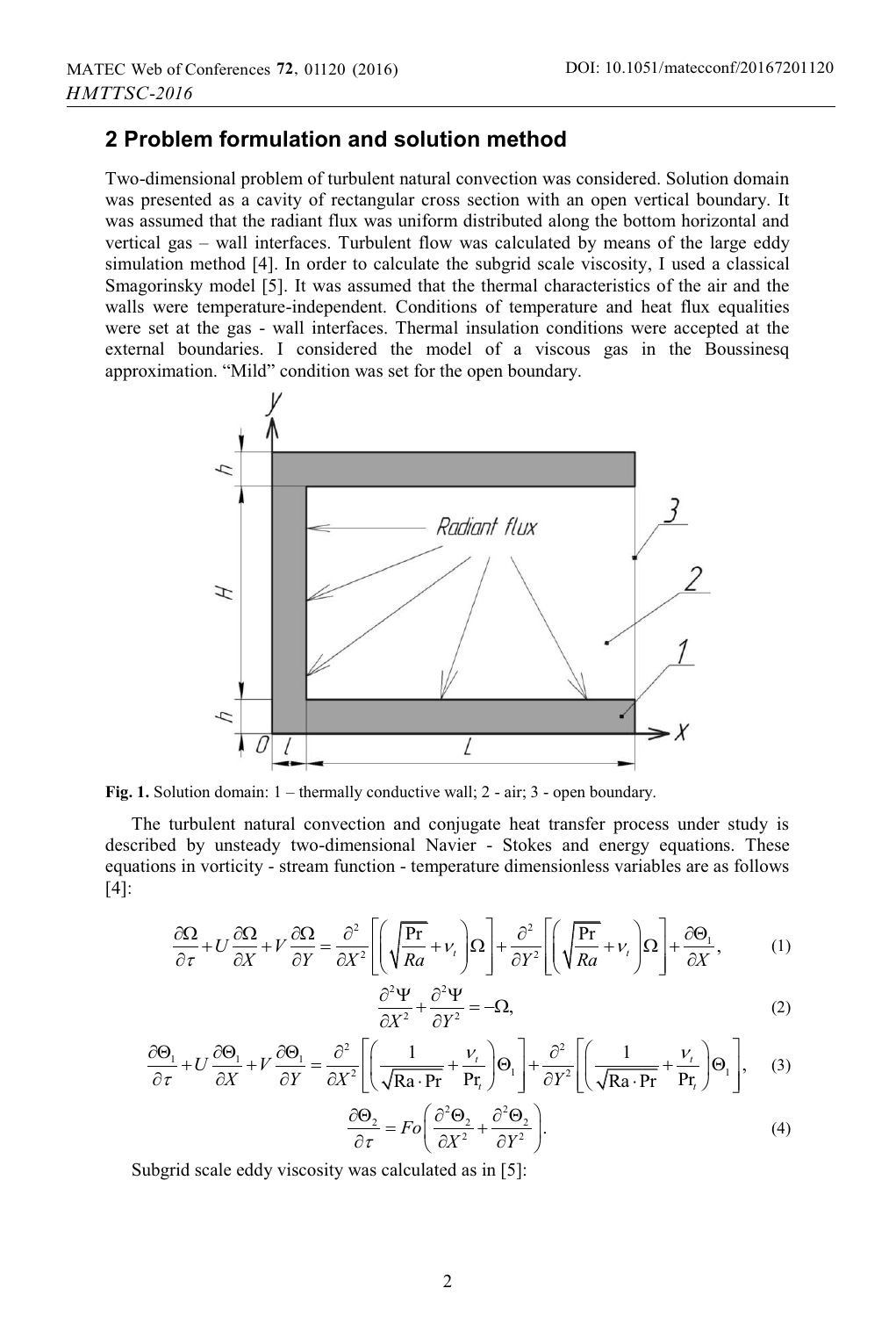$$
v_{i} = (C_{S} \cdot \Delta)^{2} \cdot \sqrt{2 \cdot S_{ij} \cdot S_{ij}}, \ S_{ij} = \frac{1}{2} \left( \frac{\partial U}{\partial Y} + \frac{\partial V}{\partial X} \right).
$$

The initial conditions for the equations  $(1) - (4)$  are as follows:

$$
\Psi(X,Y,0) = 0; \ \Omega(X,Y,0) = 0;
$$

$$
\Theta_1(X, Y, 0) = \Theta_2(X, Y, 0) = 0.
$$

Boundary conditions for equations (1) - (4) are as follows: at the external boundary of the solution domain:

$$
\frac{\partial \Theta_2(X,Y,\tau)}{\partial n} = 0.
$$

at the gas – wall interfaces parallel to the  $X - axis$ :

$$
\Psi = 0, \frac{\partial \Psi}{\partial Y} = 0, \begin{cases} \Theta_2 = \Theta_1, \\ \frac{\partial \Theta_2}{\partial Y} = \frac{\lambda_1}{\lambda_2} \cdot \frac{\partial \Theta_1}{\partial Y} + K i_1. \end{cases}
$$

at the gas – wall interfaces parallel to the  $Y - axis$ :

$$
\Psi = 0, \frac{\partial \Psi}{\partial X} = 0, \begin{cases} \Theta_1 = \Theta_2, \\ \frac{\partial \Theta_1}{\partial X} = \frac{\lambda_2}{\lambda_1} \cdot \frac{\partial \Theta_2}{\partial X} + Ki_2. \end{cases}
$$

at the open boundary:

$$
\frac{\partial \Theta}{\partial X} = 0, \ \frac{\partial \Omega}{\partial X} = 0, \ \frac{\partial \Psi}{\partial X} = 0,
$$

where *Fo* – Fourier number; *Ki* – Kirpichev number; Pr – Prandtl number; Pr – turbulent Prandtl number;  $Ra - Rayleigh$  number;  $U, V-$  dimensionless velocities corresponding  $u, v; X, Y$  – dimensionless coordinates corresponding  $x, y; \tau$  – dimensionless time;  $\Theta$  - dimensionless temperature;  $\Psi$  - dimensionless analogue of stream function;  $\Omega$  – dimensionless analogue of vorticity;  $C_s$  – empirical constant (Smagorinsky constant);  $\Delta$  – filter width. Indices: 1,2 – elements of the system.

Formulated boundary value problem was solved by means of the finite difference method analogically [6, 7]. Implicit two-layer scheme [8] was applied for equations (1) – (4) approximation. One-dimensional finite-difference analogues of differential equations were solved by the sweep method [9].

In order to validate mathematical model, solution method and algorithm used were tested on a model problem of turbulent natural convection [10, 11] in closed square cavity. Comparison of obtained temperature fields and average Nusselt numbers with [10, 11] showed their satisfactory agreement.

#### **3 Results and discussion**

Investigations of conjugate natural convection regimes were conducted for the following dimensionless criteria corresponding to the turbulent flow:  $Ra = 10^8$ ,  $Pr = 1$ ,  $Pr = 0.71$ ,  $Ki_1 = 42.86$ ,  $Ki_2 = 21.43$ . fig. 2 presents typical fields of temperature and stream function illustrating the influence of the non-stationarity factor and presence of the open boundary on differential heat transfer characteristics formation in the solution domain under consideration.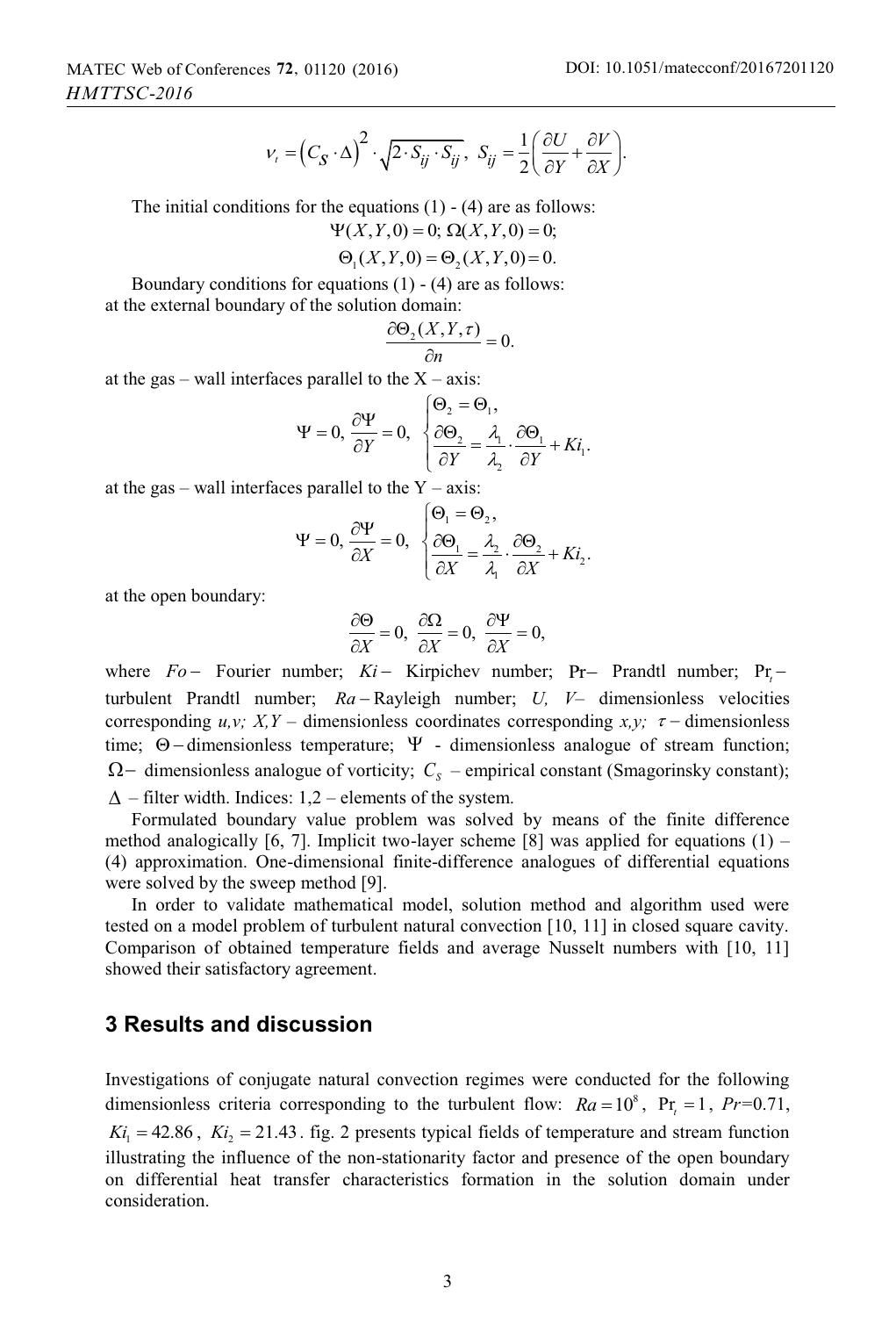

**Fig.2.** Fields of temperature (a, c, e) and stream function (b, d, f) at  $Ra = 10^8$ : a, b)  $\tau = 300$ ; c, d)  $\tau = 600$ ; e, f)  $\tau = 1200$ .

Based on the analysis of the presented fields of differential heat transfer characteristics (fig. 2), it can be concluded that the thermophysical process under study had significant unsteady nature. When  $\tau = 300$ , a large-scale convective cell in the center of the air cavity and a small circulation flow were formed in the solution domain, which was obviously due to the radiant heat supply to the air – wall interfaces and the presence of the open boundary. An increase in the dimensionless time to  $\tau = 600$  led to a rise in the temperature of the bottom horizontal interface. Large-scale convective cell in the center of the domain displaced small circulation flow in the left top and bottom corners of the cavity. The isotherms were shifted to the open boundary and followed the shape of the streamlines in the area of  $0.9 \le X \le 1.2$ ,  $0.1 \le Y \le 0.75$ . Further increase in the dimensionless time to  $\tau = 1200$  did not lead to significant modification of the differential heat transfer characteristics in geometrical and physical conditions under consideration.

Fig. 3 shows the temperature distribution in the gas cavity in the  $Y = 0.5$  section.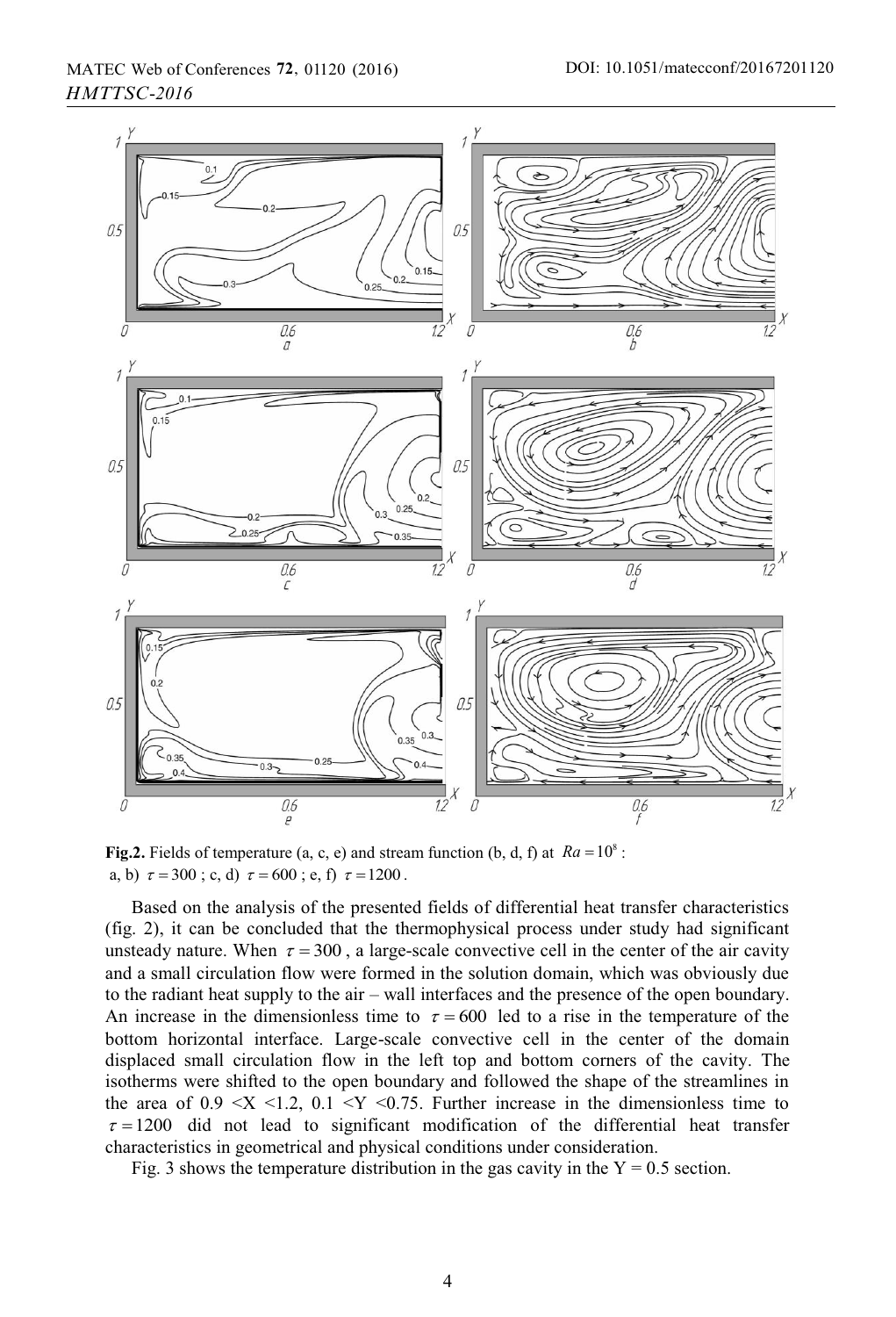

Fig. 3. The temperature distribution in the gas cavity in the  $Y = 0.5$  section at  $Ra = 10^8$ .

It was clearly seen that an increase in dimensionless time led to a rise in the temperature in the typical cross-section of  $Y=0.5$ . Extremum of temperature was shifted to the open boundary, which was obviously due to the air flow pattern in this area (fig. 2 b, d, f).

In order to estimate the heat transfer rate, integral heat exchange characteristics were calculated. Dimensionless heat exchange coefficients at the top ( $Nu_{av1}$ ), bottom ( $Nu_{av2}$ ) and vertical ( $Nu_{av3}$ ) gas – wall interfaces are defined as in [8]:

$$
Nu_{\text{av1}} = \int_{0.2}^{1.2} \left| \frac{\partial \Theta}{\partial Y} \right|_{Y=0,1} dX; \quad Nu_{\text{av2}} = \int_{0.2}^{1.2} \left| \frac{\partial \Theta}{\partial Y} \right|_{Y=0,9} dX; \quad Nu_{\text{av3}} = \frac{1}{0.8} \int_{0.2}^{1.2} \left| \frac{\partial \Theta}{\partial X} \right|_{X=0,1} dY.
$$

Figure 4 shows the dependence of the average integral Nusselt numbers versus dimensionless time.



**Fig. 4.** Dependence  $Nu_{av}$  on  $\tau$  when  $Ra = 10^8$ .

The obtained dependences (fig. 4) of the integral heat transfer characteristics illustrated the unsteady nature of the conjugate heat transfer process under study. The average Nusselt number at the bottom horizontal ( $Nu_{av1}$ ) and vertical ( $Nu_{av3}$ ) gas – wall interfaces had a